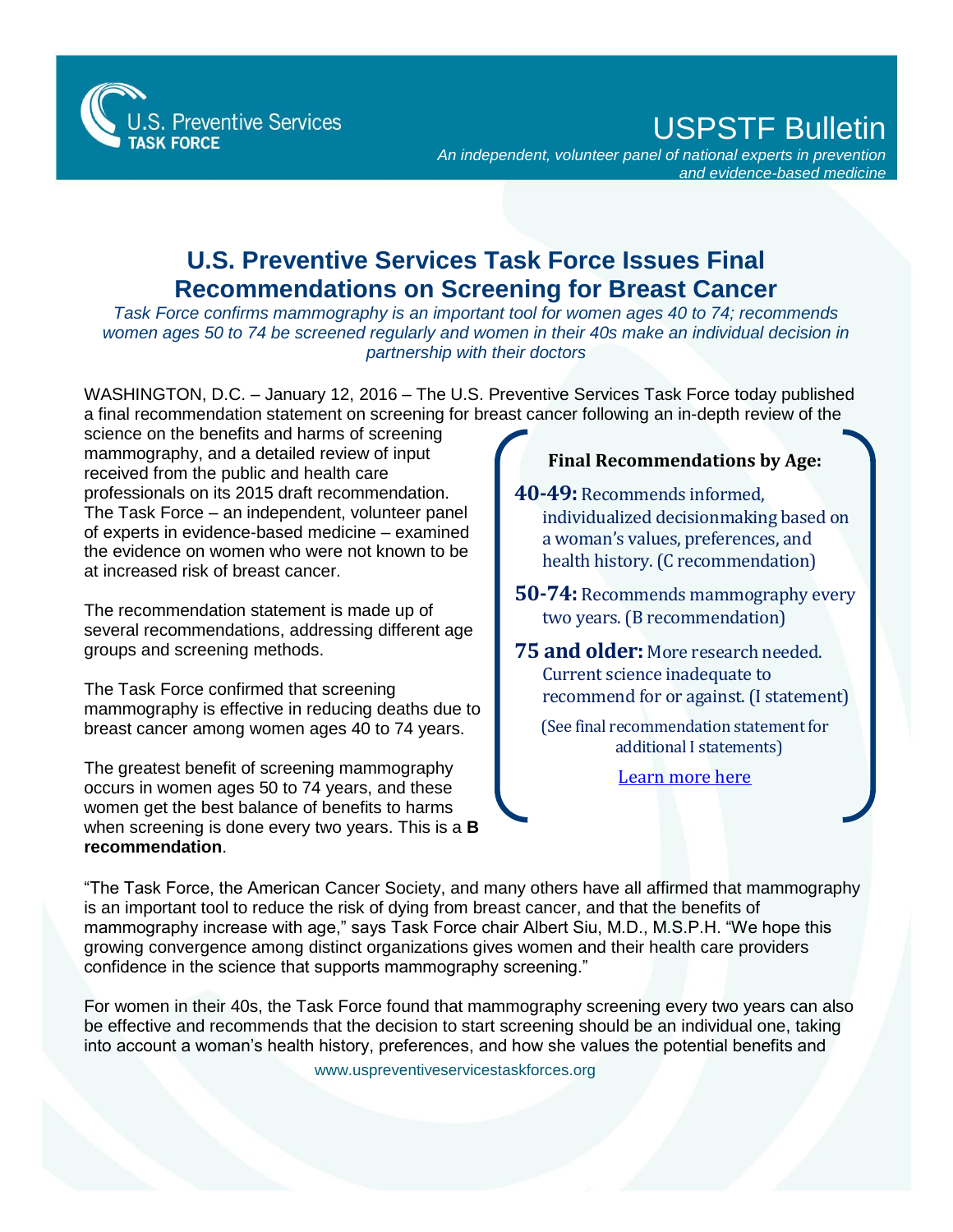harms. Women in their 40s who have a mother, sister, or daughter with breast cancer may benefit more than average-risk women by beginning screening before age 50. This is a **C recommendation**.

While the Task Force noted that screening mammography is effective in reducing deaths from breast cancer for women in their 40s, the likelihood of benefit is less than for older women and the potential harms proportionally greater. The most serious potential harm of mammography screening is unneeded treatment for a type of cancer that would not have become a threat to a woman's health during her lifetime; the most common is a false-positive test result, which often leads to additional tests and procedures and may lead to anxiety and stress.

"Our findings support a range of choices available to women—from beginning regular mammograms in their 40s, to waiting until age 50 to begin screening, when the likelihood of benefit is greater," says the Task Force's vice chair Kirsten Bibbins-Domingo, Ph.D., M.D. "Women deserve to understand what the science says about mammography screening, so that they can make the best decision for themselves, in partnership with their doctor."

For women age 75 and older, the Task Force found that there is very limited evidence. None of the studies of breast cancer screening included women in this age group. Due to this lack of evidence, the Task Force is unable to make a recommendation for or against screening these women and encourages additional research in this area. This is an **I statement**.

Finally, the Task Force identified a number of areas where additional research is needed to better understand how screening might reduce breast cancer deaths. Specifically, the Task Force concluded that evidence is insufficient to determine the balance of benefits and harms in two additional areas: screening women with dense breasts; and the effectiveness of 3D mammography for the detection of breast cancer. These are **I statements.** The Task Force strongly encourages additional research in these areas and notes that women should speak to their doctors to determine what is best for their individual needs.

It's important to note that the Task Force does not make recommendations for or against insurance coverage; coverage decisions are the responsibility of payers, regulators, and legislators. Legislators have recently extended a guarantee that most women with private insurance, beginning at age 40, will not have a copay for a screening mammogram. The role and mission of the Task Force is to provide all people with the best available information about the current science of prevention to empower them to make informed decisions about their health and health care.

A draft recommendation was available for public comment from April 21 to May 18, 2015. The Task Force carefully reviewed all of the public and stakeholder comments it received.

The Task Force's final recommendation and an accompanying editorial are available online in *Annals of Internal Medicine*. To help educate health care professionals, stakeholders, and the general public about its final recommendation statement and how its findings converge with guidelines from other organizations, the Task Force published additional materials that are available through its breast cancer screening [Web site.](http://screeningforbreastcancer.org/)

*Dr. Siu is the Ellen and Howard C. Katz Mount Sinai Health System chair and professor of the Brookdale Department of Geriatrics and Palliative Medicine at the Icahn School of Medicine at Mount Sinai. He is also director of the Geriatric Research, Education, and Clinical Center at the James J. Peters Veterans Affairs Medical Center, and has served as deputy commissioner of the New York State Department of Health.*